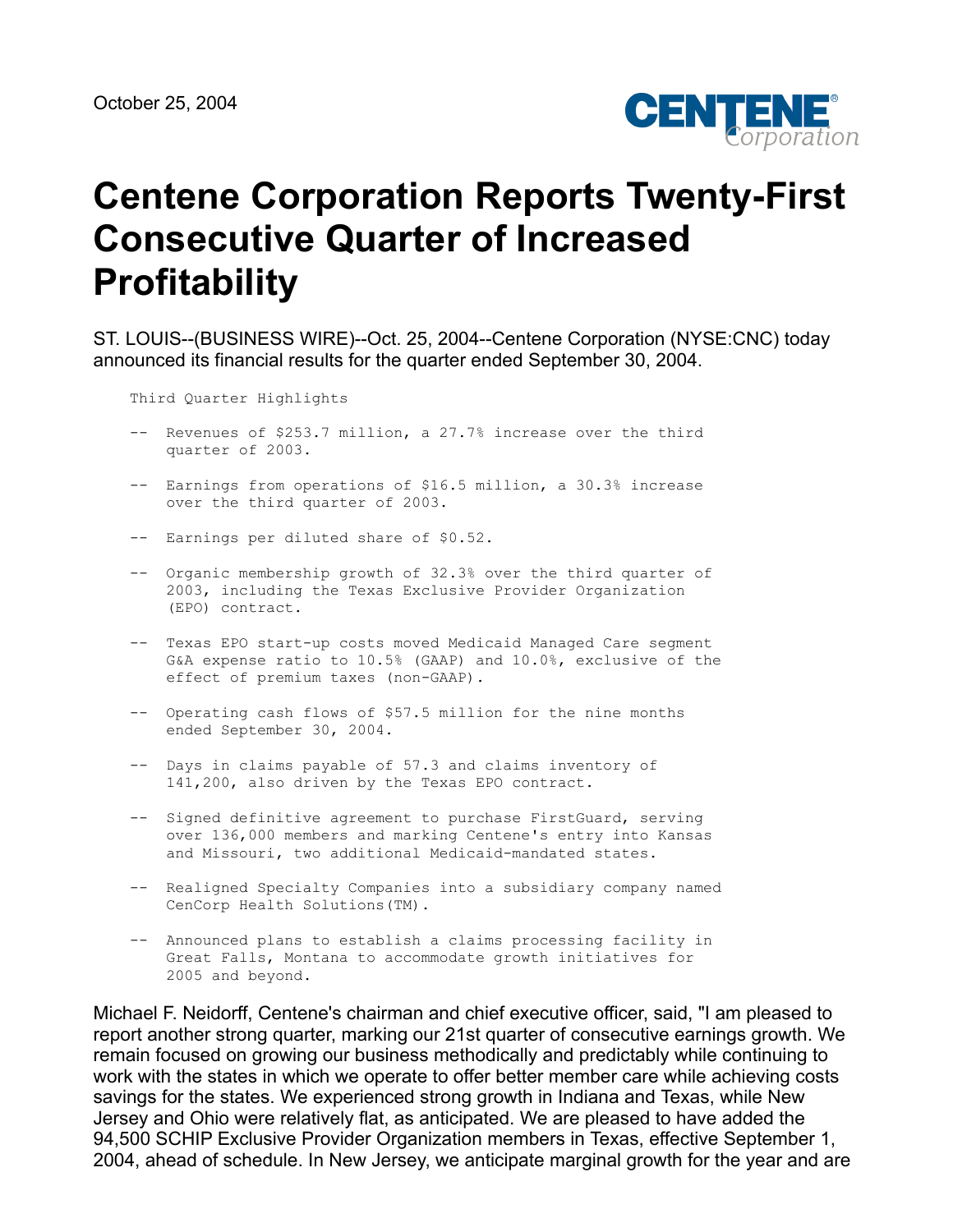working actively with the State to expand our SSI coverage into additional counties. As we continue to build our physician network and seek to enter new service areas in Ohio, we are confident in the growth opportunities within this State. In Wisconsin, the State has implemented new verification requirements for BadgerCare recipients, resulting in a decline in enrollment from the sequential quarter. In the past, we have experienced similar shortterm variances in other markets, namely Indiana and Texas, and will work with the State of Wisconsin to re-qualify recipients. These temporary changes are part of the normal course of doing business and do not affect our prospects for ongoing organic growth of 10-12%.

A significant highlight during the quarter was the announcement of our definitive agreement to purchase FirstGuard, two health plan entities that serve 136,000 members in Kansas and Missouri, marking our entry into two additional Medicaid-mandated states. The organic growth opportunities are significant, given the 1.2 million Medicaid and 120,000 SSI eligibles in both states. We will also be able to leverage our local approach, and the acquisition will be accretive in 2005, consistent with our prior guidance. Subject to regulatory approvals, we expect the transaction to close by the first quarter of 2005.

In addition, our plans to establish a second claims processing center in Great Falls, Montana are underway. When completed, this facility will provide Centene with geographic diversity and redundancy capabilities, while enabling us to methodically plan for our growth initiatives for 2005 and beyond," concluded Neidorff.

The following table depicts membership in Centene's managed care organizations by state at September 30, 2004 and 2003:

|            | 2004    | 2003    |
|------------|---------|---------|
|            |         |         |
| Indiana    | 150,000 | 112,100 |
| New Jersey | 53,200  | 52,700  |
| Ohio       | 23,500  |         |
| Texas      | 250,200 | 152,100 |
| Wisconsin  | 164,700 | 150,200 |
|            |         |         |
| TOTAL      | 641,600 | 467,100 |
|            |         |         |

The following table depicts membership in Centene's managed care organizations by member category at September 30, 2004 and 2003:

|                                          | 2004                            | 2003                          |
|------------------------------------------|---------------------------------|-------------------------------|
| Medicaid (excluding SSI)<br>SCHIP<br>SSI | 479,500<br>152,100<br>10,000(a) | 389,200<br>68,600<br>9,300(b) |
| TOTAL                                    | 641,600                         | 467,100                       |

(a) 4,500 at-risk, 5,500 ASO

 -- For the third quarter of 2004, revenues increased 27.7% to \$253.7 million from \$198.8 million in the third quarter of

<sup>(</sup>b) 4,300 at-risk; 5,000 ASO

Statement of Earnings Highlights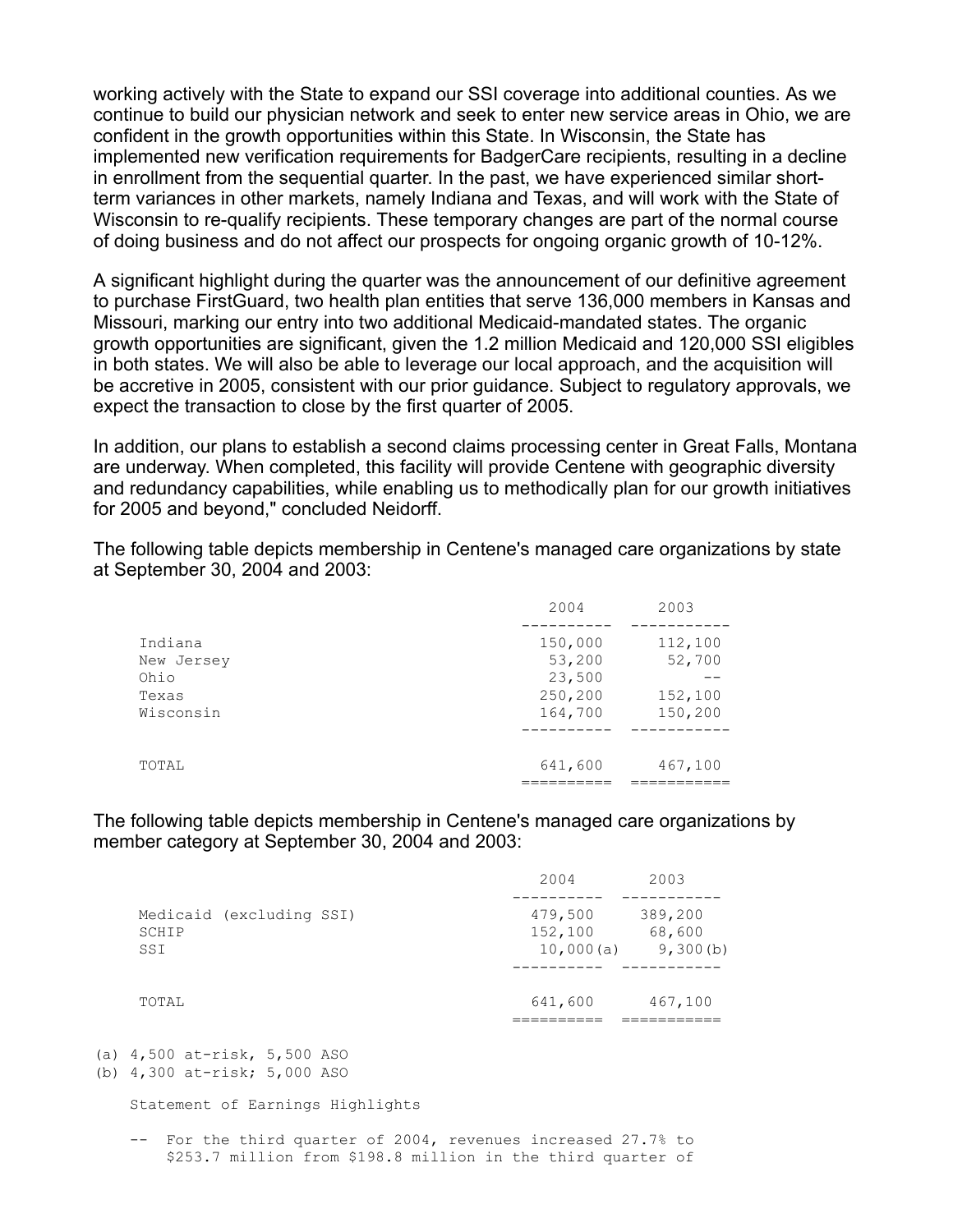2003.

- -- The health benefits ratio (HBR), which reflects medical costs as a percent of premium revenues, was 80.7% (GAAP) compared to 82.0% (GAAP) for the same period in 2003. Excluding premium taxes imposed by the State of Texas beginning September 1, 2003, and the State of New Jersey beginning July 1, 2004, the HBR was 81.2% (non-GAAP) for the current quarter.
- -- Consolidated general and administrative (G&A) expenses as a percent of revenues increased to 12.7% (GAAP) in 2004 from 11.4% (GAAP) in the third quarter of 2003. Excluding the effect of premium taxes, the expense ratio was 12.2% (non-GAAP). The Medicaid Managed Care segment G&A ratio was 10.0% (non-GAAP) compared to 10.1% (non-GAAP) for the same prior year period and included \$400,000 of start up costs associated with the Texas State Children's Health Insurance Program Exclusive Provider Organization contract that was effective September 1, 2004. The Specialty Segment G&A ratio was 56.0%. The quarter's results included approximately \$445,000 in due diligence costs for a transaction that we decided not to pursue as well as costs associated with the closing of our clinic facilities in California and Texas.
- -- Earnings from operations increased 30.3% to \$16.5 million from \$12.6 million in the third quarter of 2003.
- -- Net earnings were \$11.4 million, or \$0.52 per diluted share, compared to \$8.7 million, or \$0.44 per diluted share, for the third quarter of 2003.
- -- For the nine months ended September 30, 2004, revenues increased 26.8% to \$712.9 million from \$562.4 million for the same period in the prior year. The health benefits ratio was 80.9% (GAAP), with the Medicaid component at 80.3%, compared to 82.0% for the same period in 2003. General and administrative expenses as a percent of revenues for the Medicaid segment were 10.4% (GAAP) and 9.9% (non-GAAP) as compared to 10.3% (GAAP) in 2003. Earnings from operations increased 42.2% to \$47.1 million from \$33.1 million in 2003. Net earnings improved to \$32.3 million, or \$1.49 per diluted share.

Balance Sheet Highlights

At September 30, 2004, the Company had cash and investments of \$323.6 million, a portion of which is restricted due to state regulatory requirements. Medical claims liabilities totaled \$126.4 million, representing 57.3 days in claims payable versus 53.5 days from the previous quarter. This increase reflects higher claims inventory levels primarily resulting from transitioning the EPO members to Centene effective September 1, 2004.

## **Outlook**

Karey L. Witty, Centene's chief financial officer, commented, "Our fourth quarter 2004 revenue guidance is in the range of \$265 million to \$267 million, and we anticipate net earnings of \$0.52 to \$0.53 per diluted share, based on 22.0 million fully diluted shares outstanding. This anticipates incurring approximately \$900,000 in start-up costs during the fourth quarter in preparation for the FirstGuard closing. For 2005, we anticipate revenue in the range of \$1.22 billion to \$1.24 billion, and net earnings per diluted share of \$2.39 to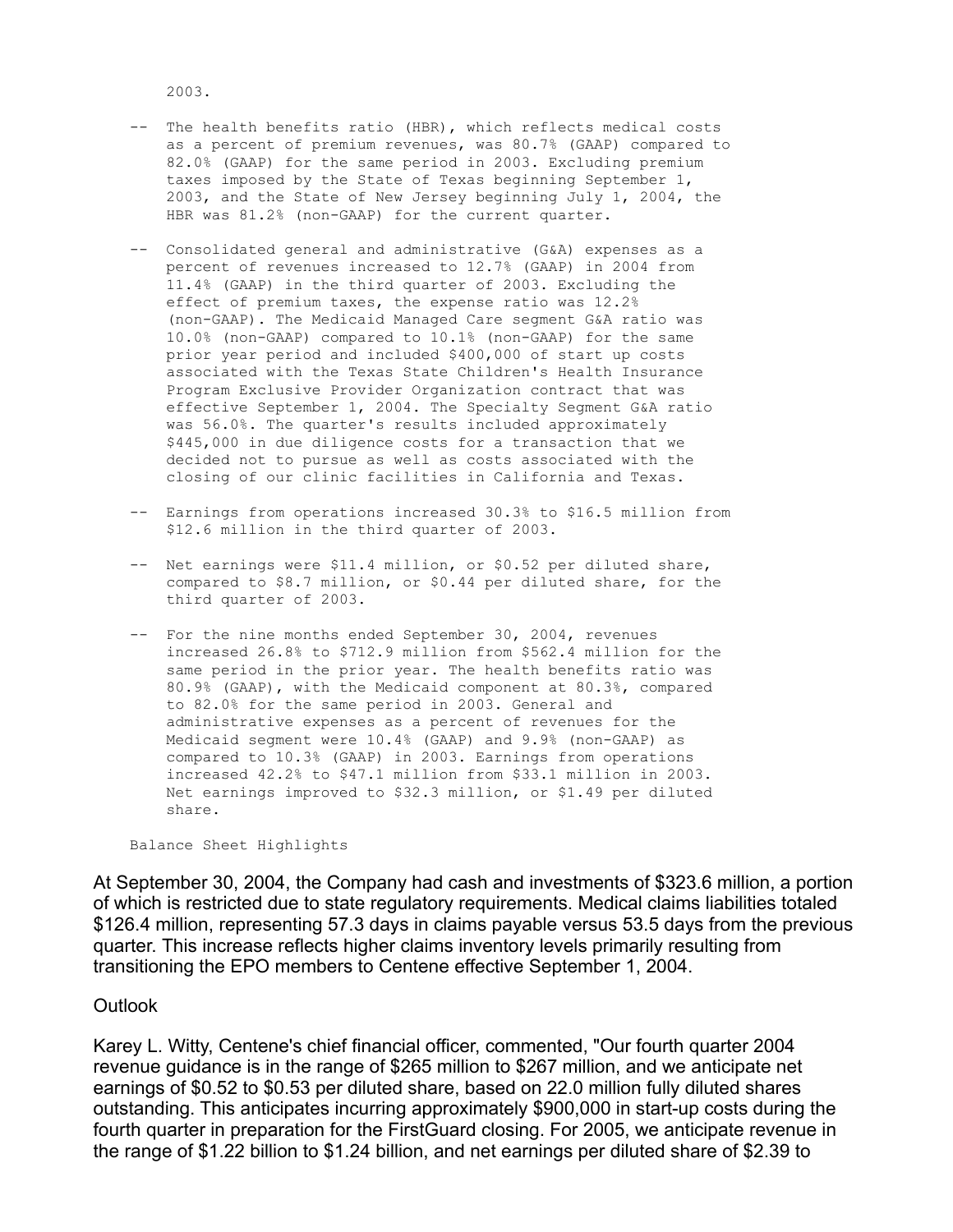\$2.47. Since the FirstGuard transaction is subject to regulatory approvals, our guidance excludes any impact related to the transaction. In addition, this guidance does not include the effects of any pending changes to the accounting treatment for stock options." A review of the results for the third quarter and additional details on management's outlook for the fourth quarter, together with preliminary views on 2005, will take place during the Company's scheduled third quarter earnings call.

# Conference Call

As previously announced, the Company will host a conference call tomorrow, October 26, 2004, at 8:30 a.m. (Eastern Time) to review the financial results for the third quarter ended September 30, 2004, and to discuss its business outlook. Michael F. Neidorff and Karey L. Witty will host the conference call. Investors are invited to participate in the conference call by dialing 800-273-1254 in the U.S. and Canada, 706-679-8592 from abroad, or via a live Internet broadcast on the Company's website at www.centene.com, under the Investor Relations section. A replay will be available for on demand listening shortly after the completion of the call until 11:59 p.m. (Eastern Time) on November 10, 2004 at the aforementioned URL, or by dialing 800-642-1687 in the U.S. and Canada, or 706-645-9291 from abroad, and entering access code 1093292.

# Financial Presentation

The Company is providing certain non-GAAP financial measures in this release as the Company believes that these figures are helpful in allowing individuals to more accurately assess the ongoing nature of the Company's operations and measure the Company's performance more consistently.

The pro forma (non-GAAP) information presented above in the fifth bullet under "Third Quarter Highlights" and second, third and sixth bullets under "Statement of Earnings Highlights" and presented below in tables excludes the impact of the premium taxes enacted in September 2003 by the State of Texas and in July 2004 by the State of New Jersey. This assumption has been made in the non-GAAP financial measures as management believes that this assumption generally provides a more consistent measure of the Company's performance.

The Company uses the presented non-GAAP financial measures internally to focus management on period-to-period changes in the Company's core business. Therefore, the Company believes that this information is meaningful in addition to the information contained in the GAAP presentation of financial information. The presentation of this additional non-GAAP financial information is not intended to be considered in isolation or as a substitute for the financial information prepared and presented in accordance with GAAP.

## About Centene Corporation

Centene Corporation provides multi-line managed care programs and related services to individuals receiving benefits under Medicaid, including Supplemental Security Income (SSI), and the State Children's Health Insurance Program (SCHIP). The Company operates health plans in Indiana, New Jersey, Ohio, Texas and Wisconsin. In addition, the Company contracts with other healthcare organizations to provide specialty services including behavioral health, nurse triage and treatment compliance. Information regarding Centene is available via the Internet at www.centene.com.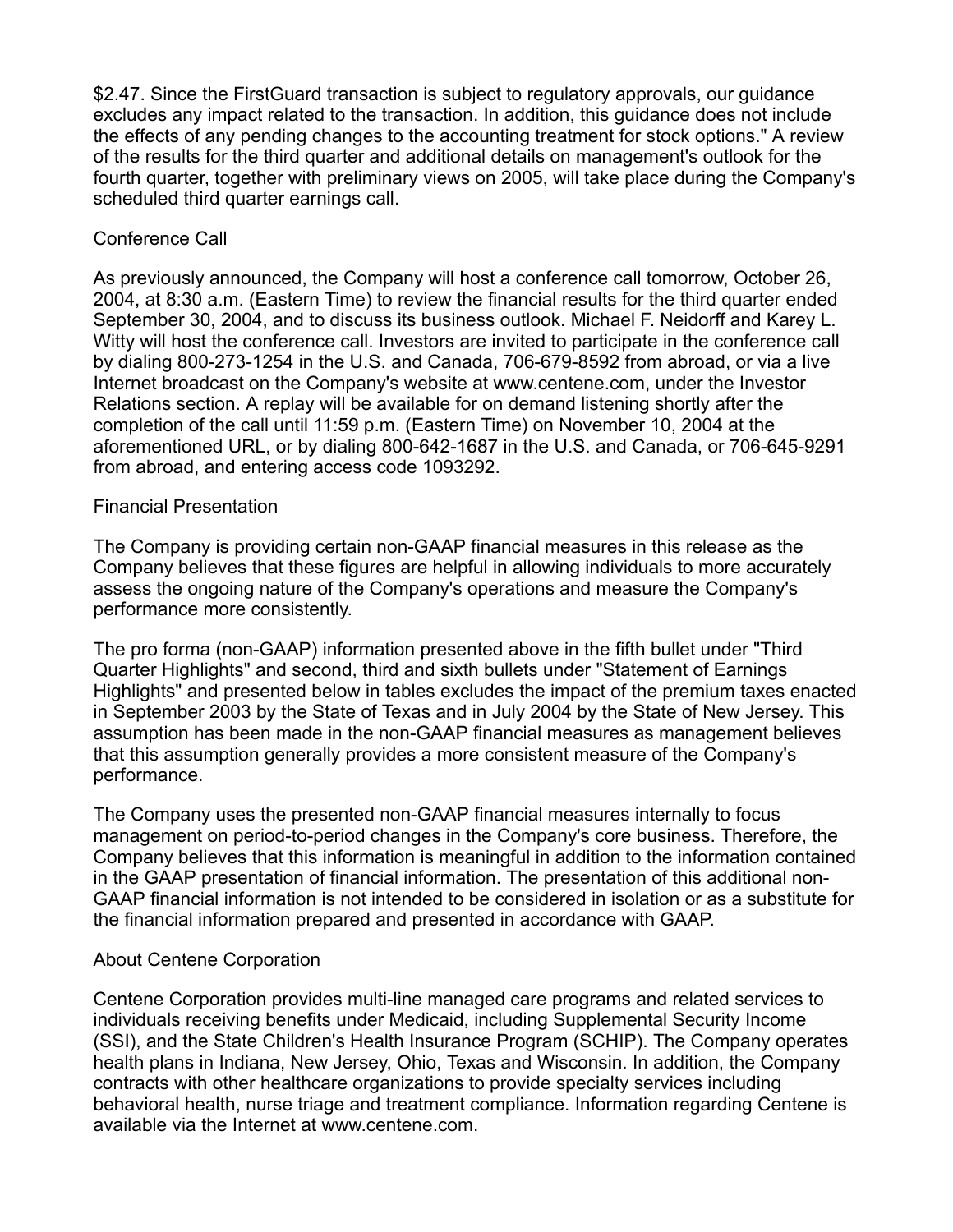The information provided in the paragraphs following the bullet listing under "Third Quarter Highlights," and the paragraph under "Outlook" above contain forward-looking statements that relate to future events and future financial performance of Centene. These forwardlooking statements represent the Company's estimates as of October 25, 2004. Subsequent events and developments may cause the Company's estimates to change. The Company disclaims any obligation to update this forward-looking financial information in the future. Readers are cautioned that matters subject to forward-looking statements involve known and unknown risks and uncertainties, including economic, regulatory, competitive and other factors that may cause Centene's or its industry's actual results, levels of activity, performance or achievements to be materially different from any future results, levels of activity, performance or achievements expressed or implied by these forward-looking statements. Actual results may differ from projections or estimates due to a variety of important factors, including Centene's ability to accurately predict and effectively manage health benefits and other operating expenses, competition, changes in healthcare practices, changes in federal or state laws or regulations, inflation, provider contract changes, new technologies, reduction in provider payments by governmental payors, major epidemics, disasters and numerous other factors affecting the delivery and cost of healthcare. The expiration, cancellation or suspension of Centene's Medicaid managed care contracts by state governments would also negatively affect Centene.

(Tables Follow)

| CENTENE CORPORATION AND SUBSIDIARIES |  |  |
|--------------------------------------|--|--|
|--------------------------------------|--|--|

#### CONSOLIDATED BALANCE SHEETS (In thousands, except share data)

|                                                                                 | 2004                         | September 30, December 31,<br>2003 |
|---------------------------------------------------------------------------------|------------------------------|------------------------------------|
|                                                                                 | (Unaudited)                  |                                    |
| ASSETS                                                                          |                              |                                    |
| Current assets:                                                                 |                              |                                    |
| Cash and cash equivalents                                                       | \$88,687                     | \$64,346                           |
| Premium and related receivables, net<br>of allowances of \$470 and \$607,       |                              |                                    |
| respectively                                                                    | 22,739                       | 20,308                             |
| Short-term investments, at fair<br>value (amortized cost \$43,640 and           |                              |                                    |
| \$15,192, respectively)                                                         | 43,568                       | 15,160                             |
| Deferred income taxes                                                           | 3,143                        | 2,732                              |
| Other current assets                                                            | 12,561                       | 7,755                              |
|                                                                                 |                              |                                    |
| Total current assets                                                            | 170,698                      | 110,301                            |
| Long-term investments, at fair value<br>(amortized cost \$170,061 and           |                              |                                    |
| \$183,749, respectively)                                                        | 170,126                      | 184,811                            |
| Restricted deposits, at fair value<br>(amortized cost $$21,176$ and $$20,201$ , |                              |                                    |
| respectively)                                                                   | 21,202                       | 20,364                             |
| Property, software and equipment                                                | 28,831                       | 23,106                             |
| Goodwill                                                                        | 17,142                       | 13,066                             |
| Other intangible assets                                                         | 6,808                        | 6,294                              |
| Other assets                                                                    | 6,346                        | 4,750                              |
| Total assets                                                                    | \$421,153<br>=============== | \$362,692                          |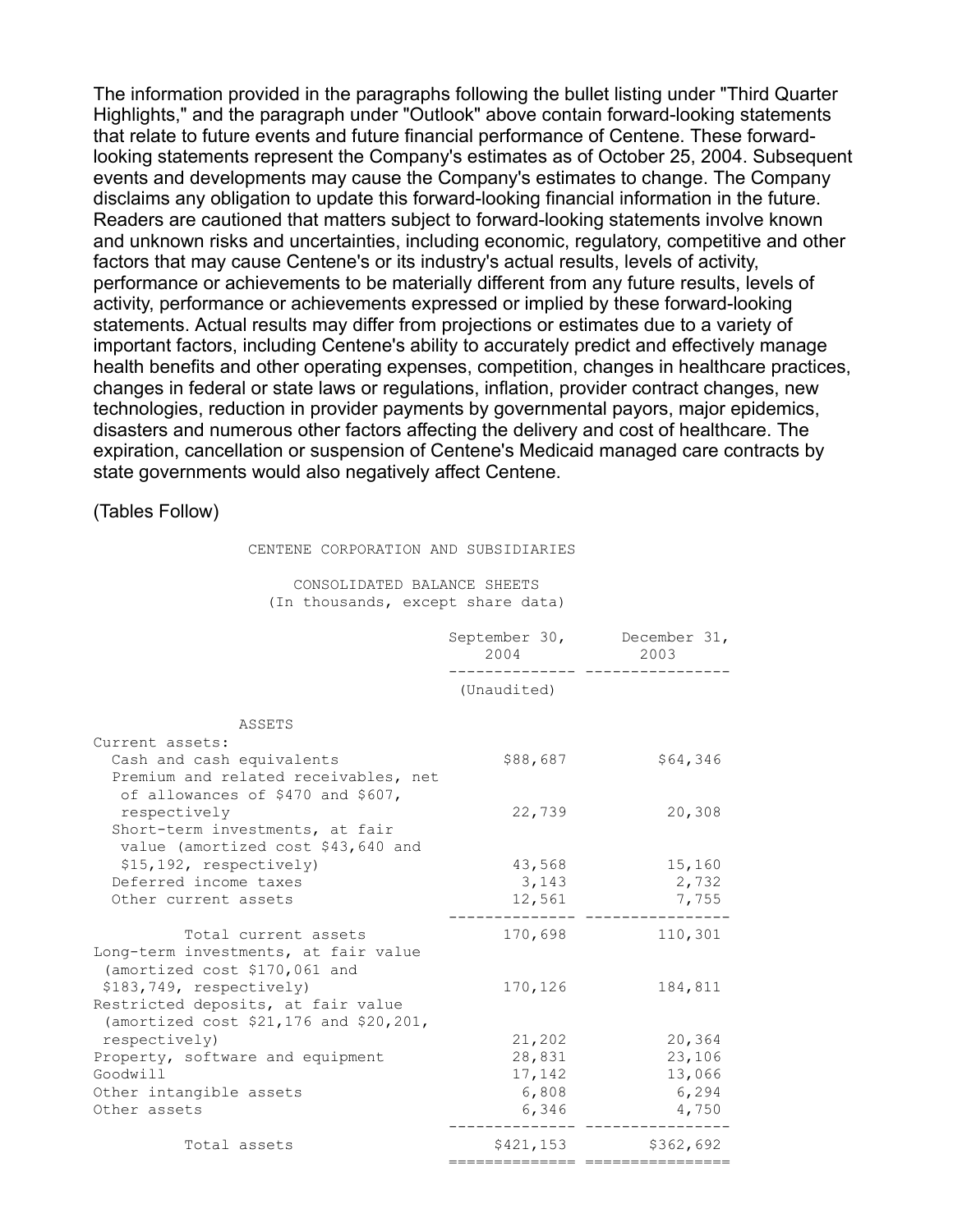| Current liabilities:                                       |                           |           |
|------------------------------------------------------------|---------------------------|-----------|
| Medical claims liabilities<br>Accounts payable and accrued | \$126,394                 | \$106,569 |
| expenses                                                   | 21,907                    | 17,965    |
| Unearned revenue                                           | 3,670                     | 3,673     |
| Current portion of long-term debt                          |                           |           |
| and notes payable                                          | 288                       | 579       |
| Total current liabilities                                  | 152,259                   | 128,786   |
| Long-term debt                                             | 7,400                     | 7,616     |
| Other liabilities                                          | 5,571                     | 6,175     |
| Total liabilities                                          | 165,230                   | 142,577   |
| Stockholders' equity:                                      |                           |           |
| Common stock, \$.001 par value;                            |                           |           |
| authorized 100,000,000 shares;                             |                           |           |
| issued and outstanding 20,520,026                          |                           |           |
| and 20,131,924 shares, respectively                        | 21                        | 20        |
| Additional paid-in capital                                 | 161,613                   | 157,380   |
| Accumulated other comprehensive income:                    |                           |           |
| Unrealized gain on investments,                            |                           |           |
| net of tax                                                 | 12                        | 740       |
| Retained earnings                                          | 94,277                    | 61,975    |
| Total stockholders' equity                                 | 255,923                   | 220, 115  |
| Total liabilities and                                      |                           |           |
| stockholders' equity                                       | \$421,153<br>============ | \$362,692 |

LIABILITIES AND STOCKHOLDERS' EQUITY

#### CENTENE CORPORATION AND SUBSIDIARIES

#### CONSOLIDATED STATEMENTS OF EARNINGS (In thousands, except share data)

|                                                   | Three Months Ended<br>September 30, |            | Nine Months Ended<br>September 30, |           |
|---------------------------------------------------|-------------------------------------|------------|------------------------------------|-----------|
|                                                   | 2004                                | 2003       | 2004                               |           |
|                                                   | (Unaudited)                         |            | (Unaudited)                        |           |
| Revenues:                                         |                                     |            |                                    |           |
| Premiums                                          | \$251,536                           | \$196, 173 | \$705,556                          | \$555,285 |
| Services                                          | 2,207                               | 2,580      | 7,320                              | 7,134     |
| Total revenues                                    | 253,743                             | 198,753    | 712,876                            | 562,419   |
| Expenses:                                         |                                     |            |                                    |           |
| Medical costs                                     | 202,974                             | 160,812    | 570,720                            | 460,123   |
| Cost of services<br>General and<br>administrative | 2,111                               | 2,681      | 6,149                              | 6,269     |
| expenses                                          | 32,187                              | 22,620     | 88,915                             | 62,904    |
| Total operating<br>expenses                       | 237,272                             | 186,113    | 665,784                            | 529,296   |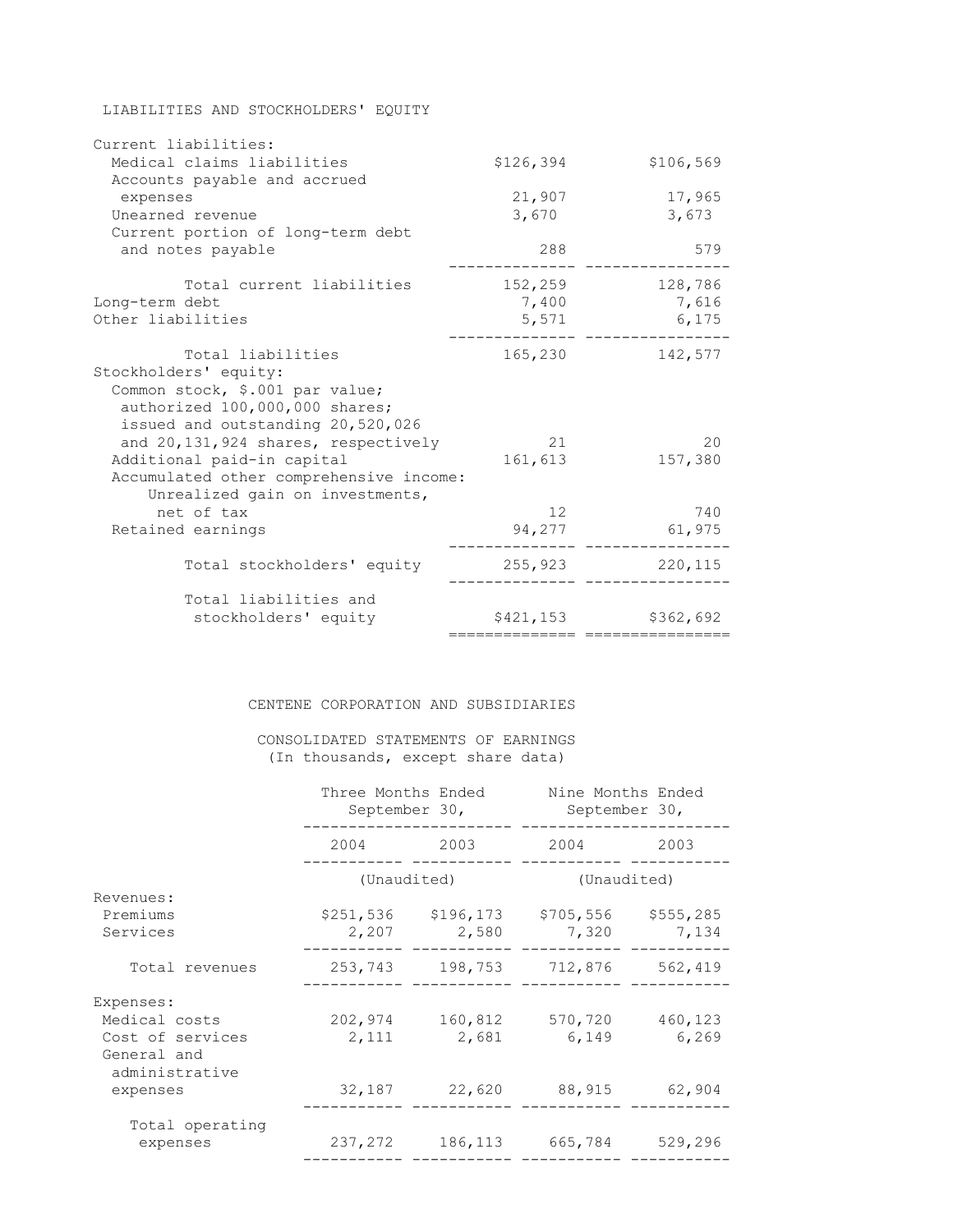| Earnings from<br>operations<br>Other income (expense): | 16,471     | 12,640     | 47,092             | 33,123     |
|--------------------------------------------------------|------------|------------|--------------------|------------|
| Investment and other                                   |            |            |                    |            |
| income                                                 | 1,683      | 1,245      | 4,529              | 3,476      |
| Interest expense                                       | (126)      | (71)       | (317)              | (102)      |
| Earnings before                                        |            |            |                    |            |
| income taxes                                           | 18,028     | 13,814     | 51,304             | 36,497     |
| Income tax expense                                     | 6,677      | 5,110      | 19,002             | 13,805     |
| Minority interest                                      |            |            |                    | 881        |
| Net earnings                                           | \$11,351   |            | $$8,704$ $$32,302$ | \$23,573   |
|                                                        |            |            |                    |            |
| Earnings per share:                                    |            |            |                    |            |
| Basic earnings per                                     |            |            |                    |            |
| common share                                           | \$0.55     | \$0.47     | \$1.59             | \$1.38     |
| Diluted earnings                                       |            |            |                    |            |
| per common share                                       | \$0.52     | \$0.44     | \$1.49             | \$1.28     |
| Weighted average number                                |            |            |                    |            |
| of shares outstanding:                                 |            |            |                    |            |
| Basic                                                  | 20,486,429 | 18,430,713 | 20,346,902         | 17,094,621 |
| Diluted                                                | 21,820,090 | 19,842,145 | 21,682,060         | 18,439,050 |

## CENTENE CORPORATION AND SUBSIDIARIES

## CONSOLIDATED STATEMENTS OF CASH FLOWS (In thousands)

|                                                                                          | Nine Months Ended<br>September 30, |                       |  |
|------------------------------------------------------------------------------------------|------------------------------------|-----------------------|--|
|                                                                                          | 2004 2003                          |                       |  |
|                                                                                          | (Unaudited)                        |                       |  |
| Cash flows from operating activities:                                                    |                                    |                       |  |
| Net earnings                                                                             | $$32,302$ $$23,573$                |                       |  |
| Adjustments to reconcile net earnings to net<br>cash provided by operating activities -- |                                    |                       |  |
| Depreciation and amortization                                                            |                                    | 7,219 4,299           |  |
| Stock compensation expense                                                               | 44                                 | 232                   |  |
| Minority interest                                                                        |                                    | $---$ (881)           |  |
| Gain on sale of investments                                                              |                                    | $(212)$ $(1, 188)$    |  |
| Changes in assets and liabilities --                                                     |                                    |                       |  |
| Premium and related receivables                                                          |                                    | $(2, 431)$ $(4, 132)$ |  |
| Other current assets                                                                     |                                    | $(4, 803)$ (849)      |  |
| Deferred income taxes                                                                    |                                    | $(303)$ 452           |  |
| Other assets                                                                             |                                    | $(1, 873)$ 363        |  |
| Medical claims liabilities                                                               |                                    | 19,825 558            |  |
| Accounts payable and accrued expenses                                                    |                                    | $5,184$ (396)         |  |
| Other operating activities                                                               |                                    | 2,523 293             |  |
| Net cash provided by operating                                                           |                                    |                       |  |
| activities                                                                               |                                    | 57,475 22,324         |  |
| Cash flows from investing activities:                                                    |                                    |                       |  |
| Purchase of property, software and equipment (9,487) (16,242)                            |                                    |                       |  |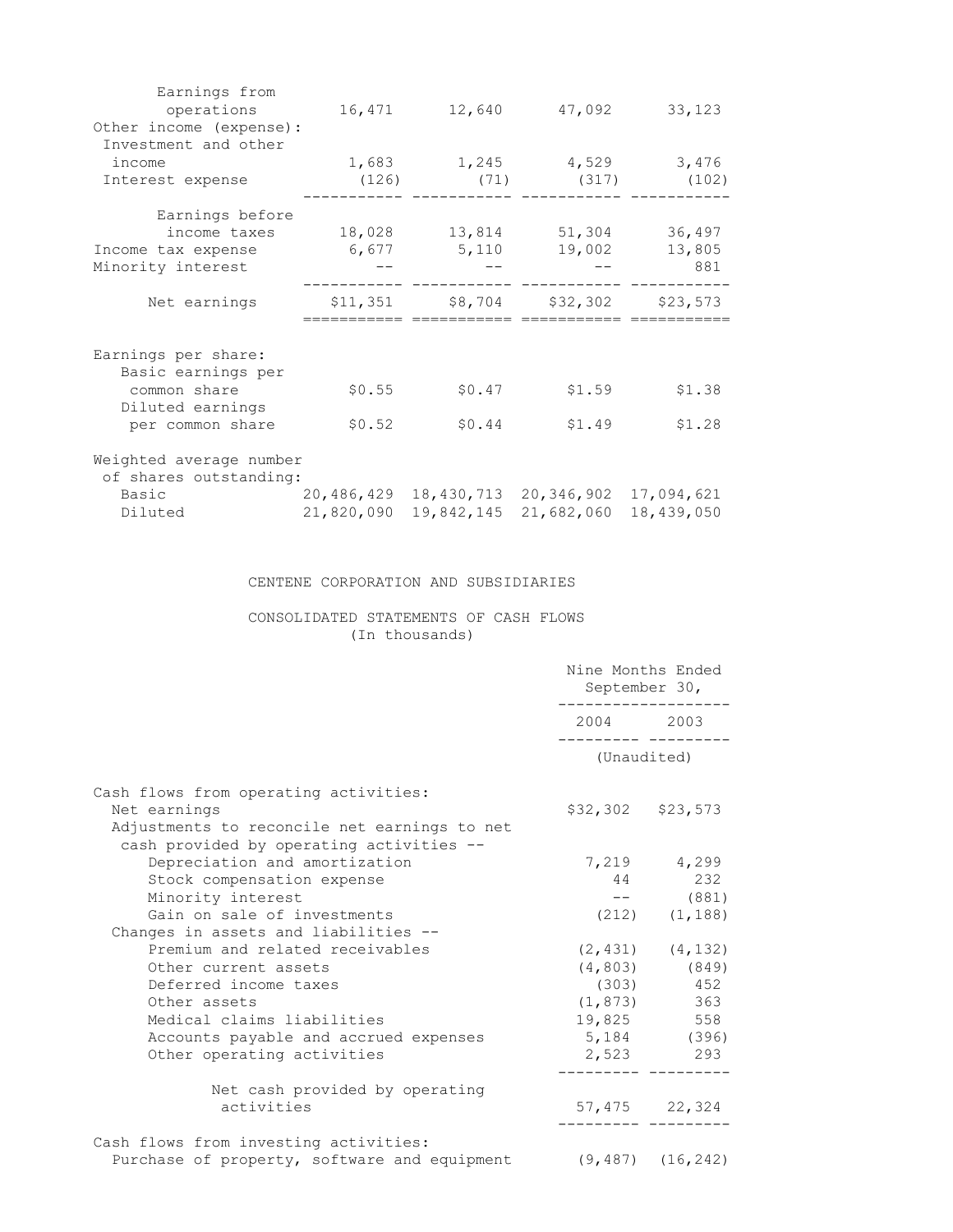| Purchase of investments<br>Sales and maturities of investments<br>Acquisitions, net of cash acquired                                                                                          |                   | $(207, 385)$ $(291, 462)$<br>188,918 202,306<br>$(7,005)$ $(3,218)$ |
|-----------------------------------------------------------------------------------------------------------------------------------------------------------------------------------------------|-------------------|---------------------------------------------------------------------|
| Net cash used in investing activities $(34, 959)$ $(108, 616)$                                                                                                                                |                   |                                                                     |
| Cash flows from financing activities:<br>Reduction of long-term debt and notes payable (507) (24)<br>Extinguishment of acquired liabilities<br>Proceeds from stock options and employee stock |                   | $---(1,218)$                                                        |
| purchase plan<br>Net proceeds from issuance of common stock<br>Proceeds from borrowings<br>Cash paid for fractional share impact of stock                                                     |                   | 2,332 803<br>$-- 81,403$<br>$-- 8,581$                              |
| split                                                                                                                                                                                         |                   | (3)                                                                 |
| Net cash provided by financing<br>activities                                                                                                                                                  |                   | 1,825 89,542                                                        |
| Net increase in cash and cash<br>equivalents                                                                                                                                                  |                   | 24,341 3,250                                                        |
| Cash and cash equivalents, beginning of period                                                                                                                                                | 64,346 59,656     |                                                                     |
| Cash and cash equivalents, end of period                                                                                                                                                      | \$88,687 \$62,906 |                                                                     |
| Interest paid<br>Income taxes paid                                                                                                                                                            |                   | \$324 \$85<br>\$18,844 \$13,479                                     |

CENTENE CORPORATION

SUPPLEMENTAL FINANCIAL DATA

|                          | Q3<br>2004                   | 02<br>2004                 | O1<br>2004                 | O4<br>2003                 |
|--------------------------|------------------------------|----------------------------|----------------------------|----------------------------|
| MEMBERSHIP               |                              |                            |                            |                            |
| Indiana                  | 150,000                      | 132,900                    | 125,400                    | 119,400                    |
| New Jersey               | 53,200                       | 54,000                     | 54,000                     | 54,000                     |
| Ohio                     |                              | 23,500 23,800 23,800       |                            |                            |
| Texas                    | 250,200                      | 155,300                    | 154,000                    | 158,400                    |
| Wisconsin                | 164,700                      | 167,300                    | 165,200                    | 157,800                    |
| TOTAL                    |                              | 641,600 533,300            | 522,400                    | 489,600                    |
| Medicaid<br>SCHIP<br>SSI | 479,500<br>152,100<br>10,000 | 460,300<br>63,200<br>9,800 | 446,900<br>65,900<br>9,600 | 411,800<br>68,400<br>9,400 |
| TOTAL                    |                              | 641,600 533,300            | 522,400                    | 489,600                    |
|                          |                              |                            |                            |                            |
| REVENUE PER MEMBER       |                              | $$144.70$ $$145.31$        | \$145.19                   | \$142.38                   |
| CLAIMS                   |                              |                            |                            |                            |
| Period-end inventory     | 141,200                      | 89,700                     | 102,300                    | 131,000                    |
| Average inventory        | 96,800                       | 98,800                     | 107,400                    | 102,500                    |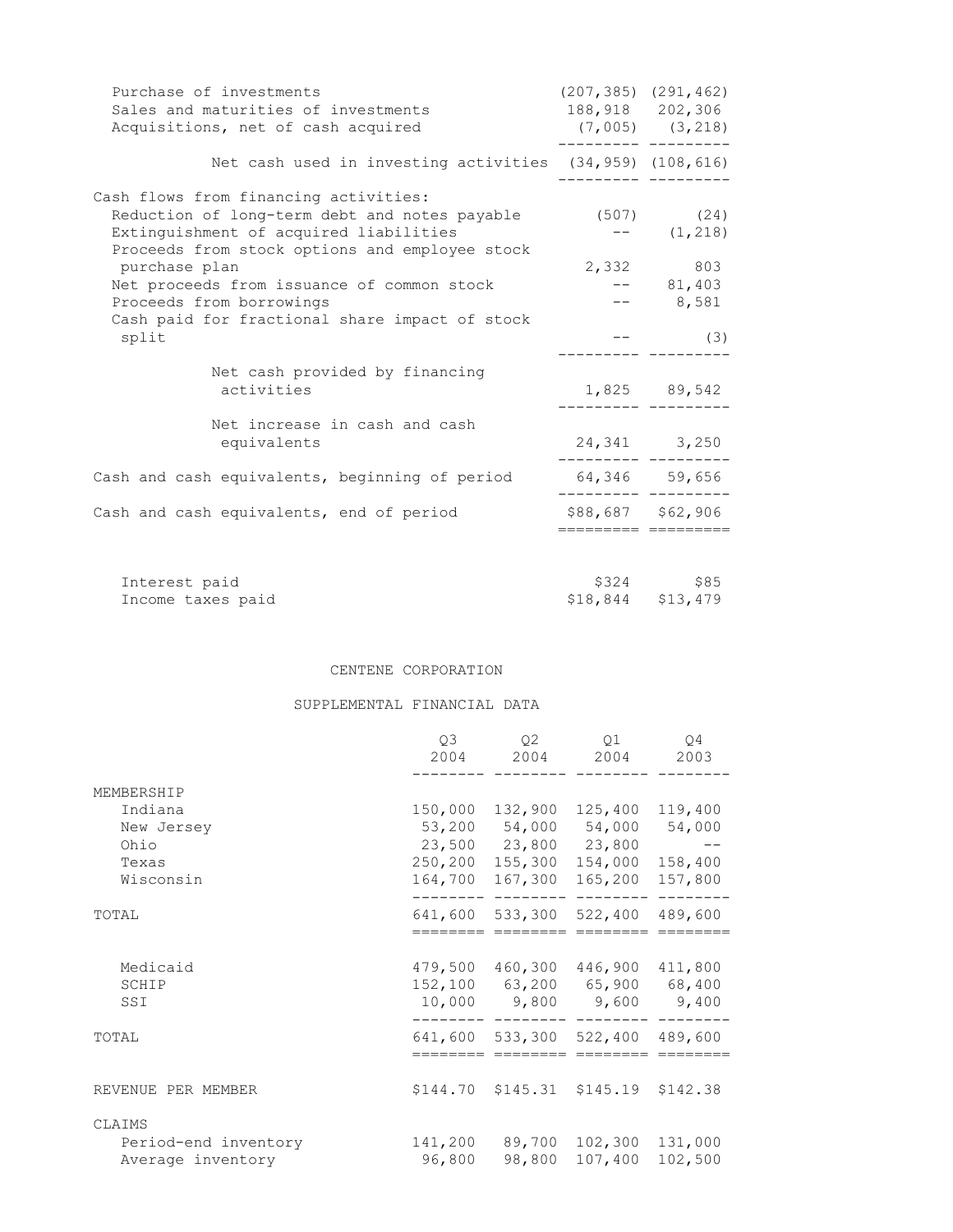| Period-end inventory per member 0.22 0.17 0.20 0.27 |  |  |  |  |
|-----------------------------------------------------|--|--|--|--|
|                                                     |  |  |  |  |

DAYS IN CLAIMS PAYABLE (a) 57.3 53.5 55.4 59.0

(a) Days in Claims Payable is a calculation of Medical Claims Liabilities at the end of the period divided by average claims expense per calendar day for such period.

ANNUALIZED RETURN ON EQUITY (b) 18.2% 18.2% 17.9% 18.1%

(b) Annualized Return on Equity is calculated as follows: (net income for quarter x 4) divided by ((beginning of period equity + end of period equity) divided by 2).

HEALTH BENEFITS RATIO BY CATEGORY:

|                    | Three Months<br>Ended<br>September 30, |       | Nine Months<br>Ended<br>September 30, |       |
|--------------------|----------------------------------------|-------|---------------------------------------|-------|
|                    | 2004                                   | 2003  | 2004                                  | 2003  |
| Medicaid and SCHIP | 80.1%                                  | 81.3% | 80.3%                                 | 82.0% |
| SSI                | 92.8                                   | 102.9 | 96.6                                  | 103.5 |
| (GAAP)<br>Total    | 80.7                                   | 82.0  | 80.9                                  | 82.9  |
| Total (non-GAAP)   | 81.2                                   | 82.1  | 81.3                                  | 82.9  |

GENERAL AND ADMINISTRATIVE EXPENSE RATIO BY BUSINESS SEGMENT:

|                                       | Three Months Ended<br>September 30, |                       |      |                                                        | Nine Months Ended<br>September 30, |              |              |                 |
|---------------------------------------|-------------------------------------|-----------------------|------|--------------------------------------------------------|------------------------------------|--------------|--------------|-----------------|
|                                       | 2004                                |                       | 2003 |                                                        | 2004                               |              | 2003         |                 |
|                                       | GAAP                                | $Non-$                |      | Non-<br>GAAP(c) GAAP GAAP(c) GAAP GAAP(c) GAAP GAAP(c) |                                    | $Non-$       |              | $Non-$          |
| Medicaid<br>Managed Care<br>Specialty |                                     |                       |      | $10.5\%$ $10.0\%$ $10.2\%$ $10.1\%$ $10.4\%$           |                                    | 9.9%         |              | $10.3%$ $10.3%$ |
| Services<br>Total                     | 56.0<br>12.7                        | 56.0<br>$12.2$ $11.4$ | 32.0 | 32.0<br>11.2                                           | 51.8<br>12.5                       | 51.8<br>12.0 | 31.0<br>11.2 | 31.0<br>11.1    |

(c) Excluding effect of premium taxes.

#### MEDICAL CLAIMS LIABILITES (In thousands)

Four rolling quarters of the changes in medical claims liabilities are summarized as follows:

|                                        | 2004     |
|----------------------------------------|----------|
| Balance, September 30, 2003            | \$91,739 |
| Incurred related to:<br>Current period | 750,116  |

----------------